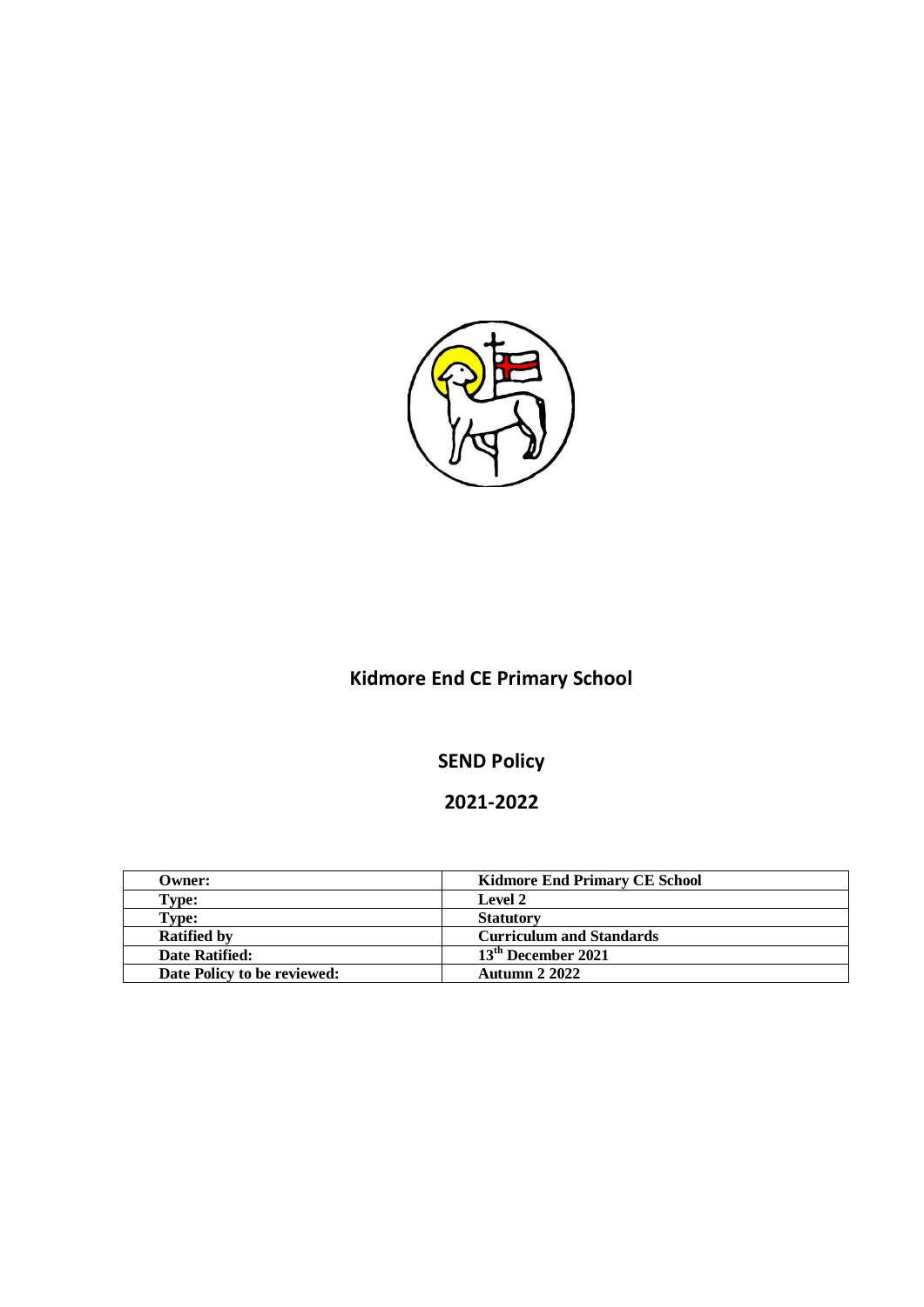# **CONTENTS**

#### **DEFINITION**

- **SCHOOL ARRANGEMENTS**
- Roles and Responsibilities
- Co-ordinating and Managing Provision
- Admissions Arrangements
- Training and Resources

# **• IDENTIFICATION AND SPECIAL ARRANGEMENTS**

- Allocation of Resources
- **•** Identification and Review
- Curriculum Access and Inclusion
- Evaluating Success
- Complaints Procedure
- PARTNERSHIP WITHIN AND BEYOND THE SCHOOL
- Staff Development and Appraisal
- Support Services
- Partnership with Parents
- Links with Other Schools and Transfer Arrangements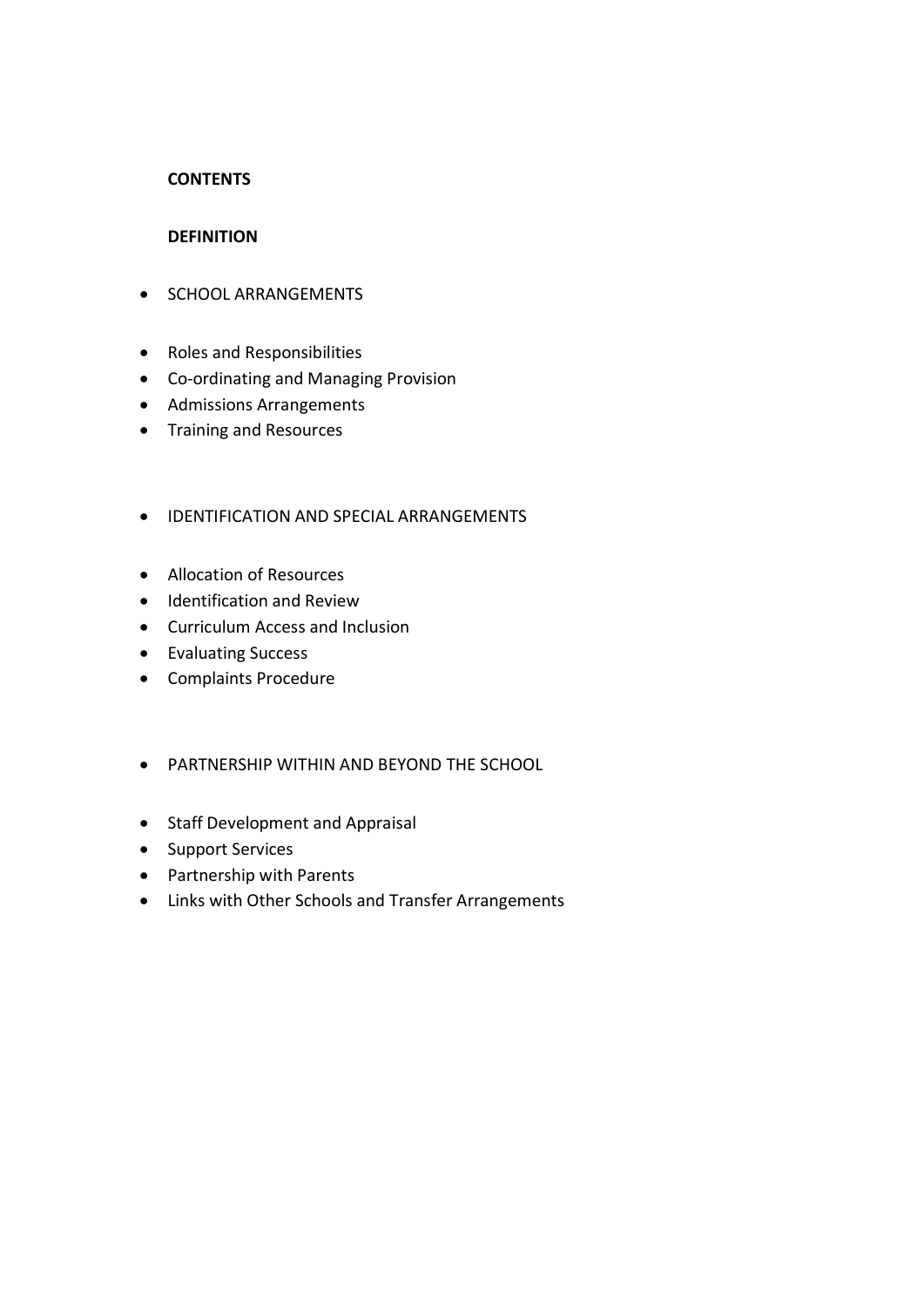# **Definition**

A Child or Young Person has special educational needs if he or she has a learning difficulty that calls for special educational provision to be made for him/her

This may mean that a CYP has a significantly greater difficulty in learning than the majority of CYP of the same age in Oxfordshire schools, or a disability that makes it hard for him or her to access facilities.

# **SCHOOL ARRANGEMENTS**

In August 2017 we became an academy as part of the Oxford Diocesan Schools' Trust. Oxfordshire County Council maintain their statutory responsibilities to support and monitor our provision for pupils with special educational needs or disabilities.

# **Roles and Responsibilities**

The governing body, in co-operation with the head teacher, has a legal responsibility for meeting an individual's SEND. They will do this by:

- Appointing a representative governor who will take particular responsibility for SEND provision and will monitor this aspect of the school's work.
- Receiving reports at least annually on the status of SEND provision throughout the school. This may be delegated to the Curriculum committee.
- Scrutinising data regarding children with SEND to ascertain the progress they are making in comparison with their peers within the school, and other similar pupils nationally.

The Headteacher has overall responsibility for the running of the school, including SEND provision. He or she will:

- Appoint a Special Needs and Disabilities Co-ordinator (SENDCo) who will take overall responsibility for the management of SEND.
- Be fully conversant with the SEND register, and those children on it.
- Understand the progress made by this group of children, both individually and as a cohort.
- Receive termly reports from the SENDCo.
- Give regular reports to the governing body or their delegated committee.

The SENDCo is responsible for:

The day to day operation of this policy

- Liaising with and advising other staff
- Co-ordinating provision for children with SEND
- Maintaining the school's SEND register
- Contributing to the training of staff
- Attending review meetings if appropriate
- Liaising with external agencies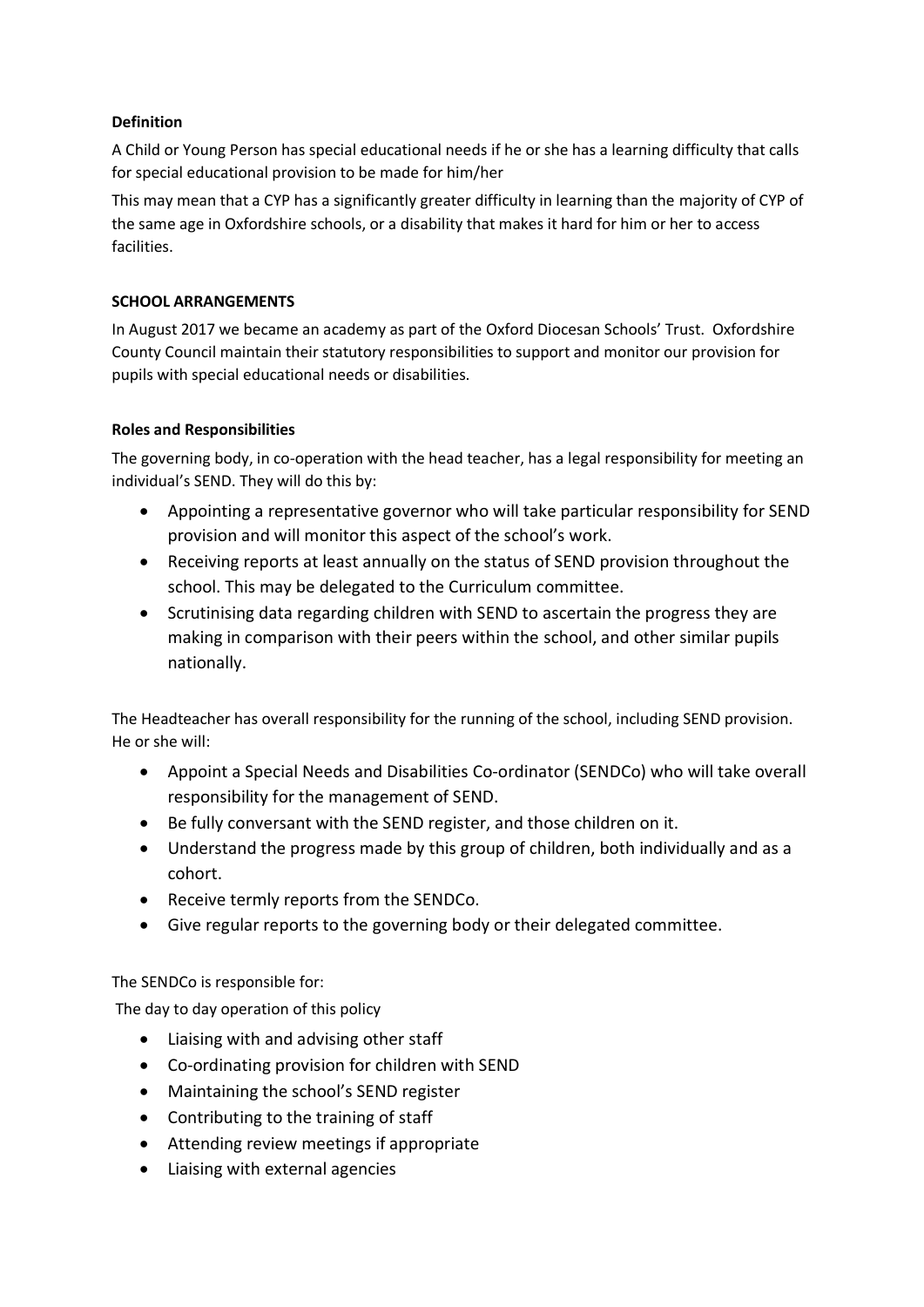Class Teachers are responsible for:

- Identifying children who have specific difficulties
- Assessing the child's difficulty
- Liaising with the SENCo
- Writing Individual Education Plans (IEPs)
- Seeing that IEPs are implemented
- Having review meetings with parents
- Working with external professionals
- Keeping parents informed and involved
- Supervising and monitoring the work done by teaching assistants, particularly for children with SEND

The Teaching Assistants (TAs) work as part of the team with class teachers. They:

- Support individual children's needs
- Implement IEPs
- Attend meetings
- Prepare resources
- Encourage and prompt reticent pupils
- Assist in the management of pupils with behavioural difficulties
- Assist the teacher in assessment and planning
- Keep up to date with current thinking about SEND

# **Co-ordinating and Managing Provision**

Provision for children with SEND is reviewed termly, and more frequently if necessary. Teachers meet with the TAs and the SENDCo each term to discuss SEND issues. At the Summer term review, the next class teacher should also attend the meeting.

The progression of children on the SEN Register is reviewed termly with the parents and the teacher. A new IEP is written prior to this meeting. For some children it may be appropriate for advice from outside agencies may be included in these meetings.

The children with SEND are involved with the planning and outcomes of the special provision made for them if it is thought to be appropriate and helpful. The child's comments are sought and their reactions and comments are included in the reviews. The children may be asked if they would like to attend part of the review.

The SENCo also liaises with parents and pupils with statements or Education, Health and Care Plans and carries out an Annual review. Where there is a concern that parents need extra support, the staff would refer them to the Family Liaison and Outreach Worker. If the situation becomes more worrying, the Early Help Assessment process would be used to identify areas for change and engage support from other professionals. Please refer to the Safeguarding and Child Protection Policy.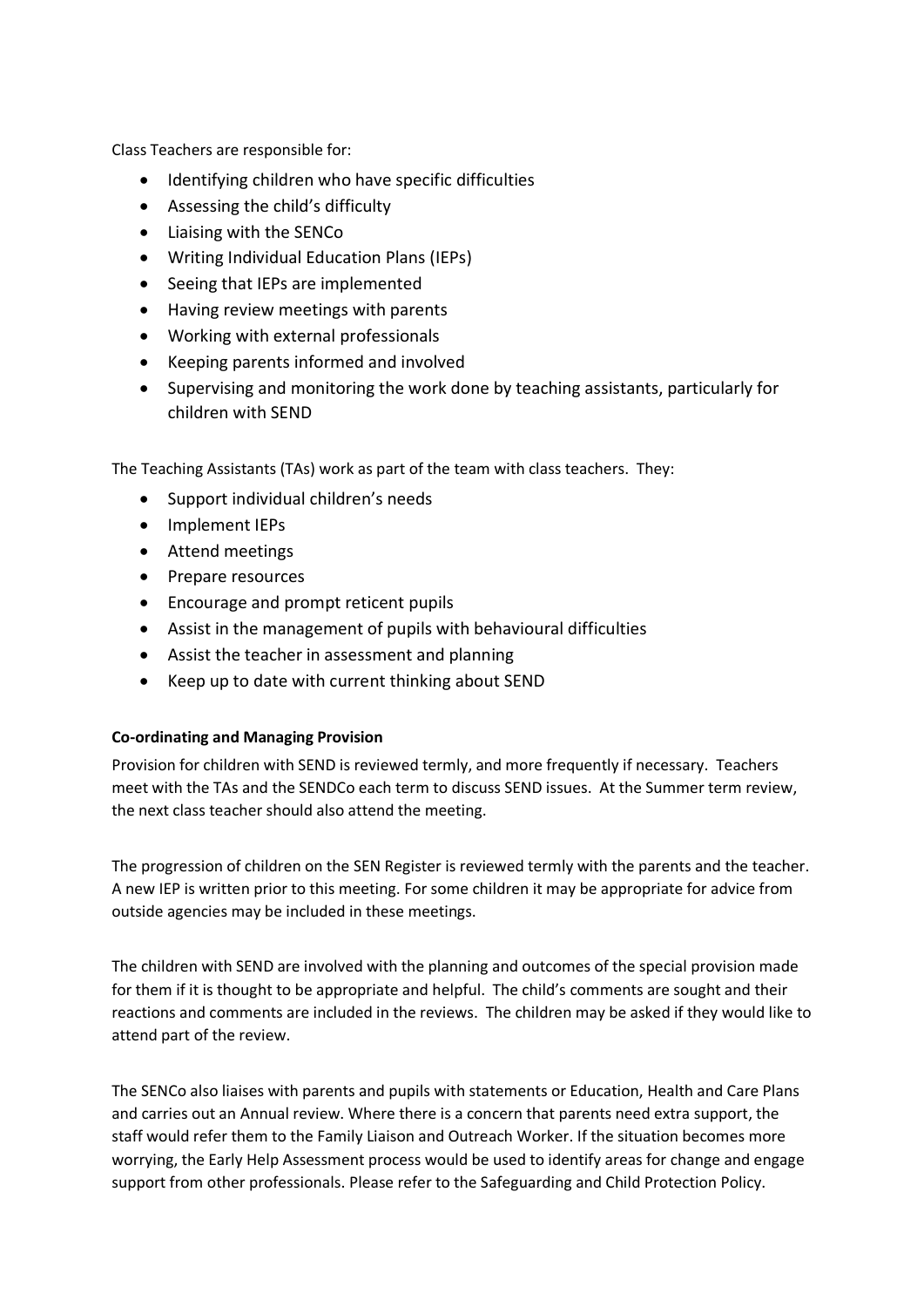All staff members have access to the Special Needs Register, the SEND policy and the School Development Plan. Parents also have access to the SEND Policy. There is daily contact between staff to monitor individual pupil progress and discuss concerns. All staff members share their expertise, both formally at meetings and informally in day-to-day discussion.

#### **Admission Arrangements**

The admission arrangements for children with SEND do not differ from those for other children. Admission is according to the school and LA policies and is based on the principles of equality of opportunity and access. This applies equally to children with SEND provided that it is agreed by the LA that their needs can be best met in a mainstream school.

If applications for admissions exceed the number of places available, places are allocated according to the school's admission policy. According to the 1998 Education Act (Para 160) 'parents with Statemented children have the right to name a preferred school.' LAs are obliged to accept preferences unless they can show that it would be inappropriate or disruptive to other children in the classroom, or not efficient use of resources.

#### **Training and Resources**

School teaching staff are qualified and experienced including in teaching pupils with SEND. Additional training for teachers and TAs is made available when necessary and appropriate, including specialist training to meet the needs of an individual. Any member of staff who undertakes this training will share their knowledge with other members of staff.

Differentiated resources are used to ensure access to the curriculum; some are held in classrooms while others are stored centrally. Money is set aside from the budget to purchase resources as needs become apparent.

# **IDENTIFICATION AND SPECIAL ARRANGEMENTS**

#### Allocation of Resources

The school receives funding in its annual budget to help meet the needs of children with SEND. All schools in Oxfordshire receive funding for pupils with SEN in three main ways:

• The base budget (element 1 funding) covers teaching and curriculum expenses as well as the cost of the SENDCo.

• The notional SEND budget (element 2 funding) covers the additional educational support required.

• Specific funds may be allocated to pupils with statements or Education, Health and Care Plans.

Finance delegated to the school is used for its intended purpose.

The school also receives funding from other local authorities where children with EHCP provision are resident in that local authority e.g. Reading Borough Council.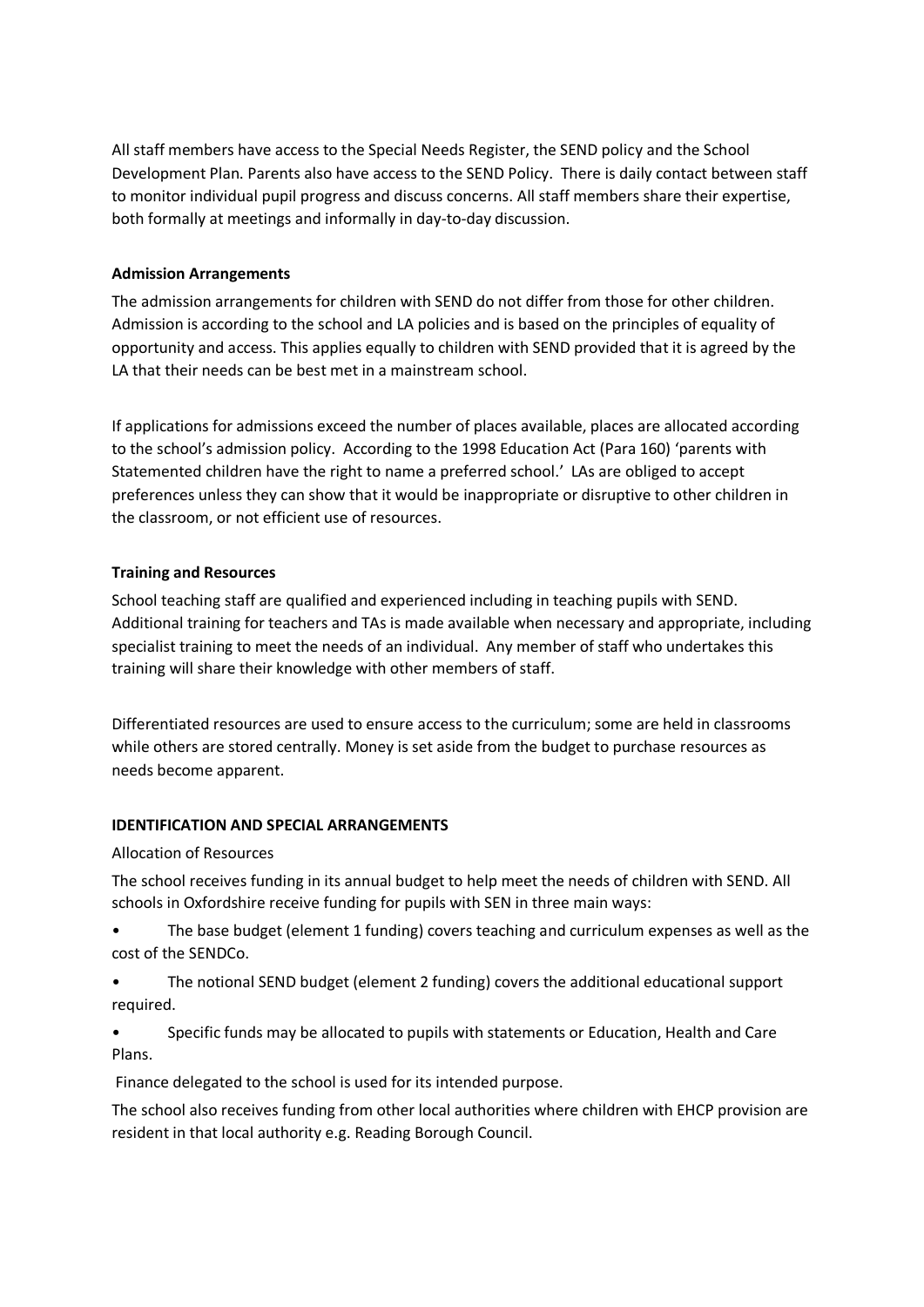#### **Identification and Assessment Arrangements**

The progress of the children is assessed at regular intervals by staff as part of the school's tracking process (see Assessment Policy and Equal Opportunities Policy). Where progress is slow, the first response is high quality targeted teaching. Slow progress and low attainment do not necessarily mean that a child has SEND.

All those working with children are alert to emerging difficulties and respond early.

In deciding whether to make special educational provision, the Headteacher and SENCo consider all the information gathered from within the school about the pupil's progress, alongside national data and expectations of progress.

Where more specific assessment is deemed to be necessary, this will be carried out under supervision of the SENDCo, who may then involve other professionals from outside the school. The information gathering will include an early discussion with the pupils and their parents. Kidmore End School recognises that parents know their children best and we ensure we listen to and understand when parents express concerns about their child's development. Consideration of whether special educational provision is required starts with the desired outcomes, including the expected progress and attainment and the views and wishes of their parents.

When a child is identified as needing SEND support, school employs a graduated approach of Assess-Plan-Do-Review adopting the recommended model for Special Educational Needs as set out in the Code of Practice (DfE 2014). The LA SEND Guidance is used as a guide for the identification, assessment and provision for SEND, and the forms provided are used for record-keeping. A register of pupils with SEND is kept as a legal requirement.

Criteria for identifying SEND may include:

- A child's early history and/or parental concern
- Low entry profile
- Low Foundation Stage profile
- A pupil's lack of progress despite receiving a differentiated curriculum
- Low achievement in the National Curriculum i.e. significantly below the expected level for their age
- Requiring greater attention in class due to behavioural/learning difficulties
- Requiring specialist material/equipment or support for sensory/physical problems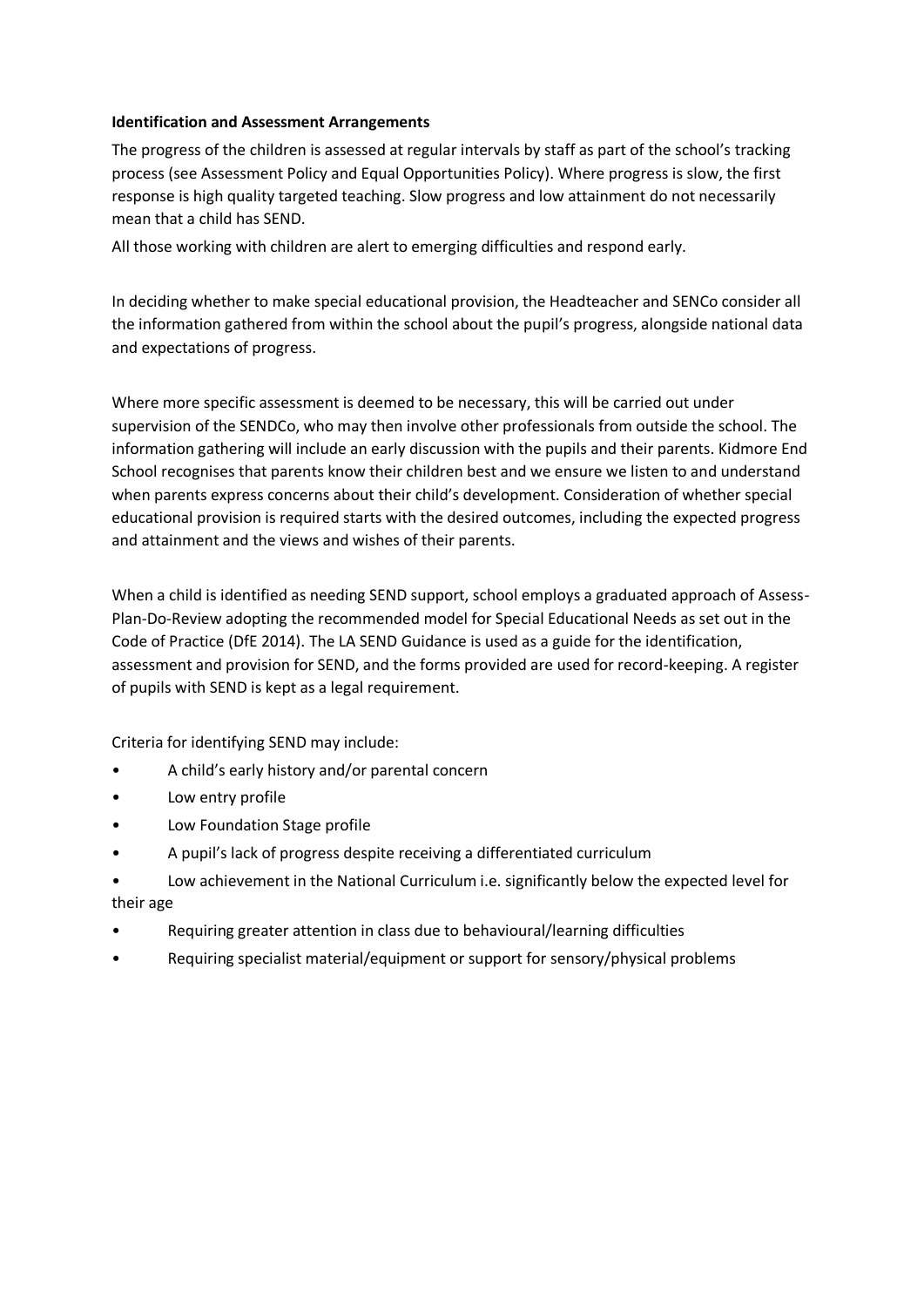The class teacher is primarily responsible for identifying children with SEND. Initial concerns are discussed with the parents and the SENCo. An Initial Action Record is completed at this stage and the child's name is added to the list of Teacher Monitored children. This is kept by the SENCo and all staff have access to this list. The child's progress is monitored. If s/he is seen to be making unsatisfactory progress, s/he will be placed on the SEND register and appropriate support put in place. The Head teacher is informed of all concerns relating to SEND.

# Categories of Special Educational Need

Children's needs and requirements fall into four broad areas, but individual pupils may well have needs which span two or more areas. For example, a pupil with general learning difficulties may also have communication difficulties or a sensory impairment.

| Communication and interaction:                                    | Speech, Language and Communication needs<br>Autistic Spectrum Disorder including Aspergers and<br>Autism                                                                   |
|-------------------------------------------------------------------|----------------------------------------------------------------------------------------------------------------------------------------------------------------------------|
| <b>Cognition and Learning:</b>                                    | Learning difficulties<br>Specific Learning Difficulties e.g. dyslexia, dyspraxia,<br>dyscalculia                                                                           |
| Social, emotional and mental<br>difficulties health difficulties: | Behaviour reflecting underlying mental health<br>(e.g. anxiety, depression).<br>Attention deficit disorder, attention deficit<br>hyperactive disorder, attachment disorder |
| Sensory and/or physical:                                          | <b>Hearing Impairment</b><br>Visual impairment<br>Physical disability<br>Multi-sensory impairment                                                                          |

# **Supporting pupils with medical conditions**

Where children with SEND also have medical needs, their provision is planned and delivered in a coordinated way with the healthcare plan. School has regard for the statutory guidance supporting pupils at school with medical conditions (DfE, 2014). See the Supporting pupils with medical conditions policy.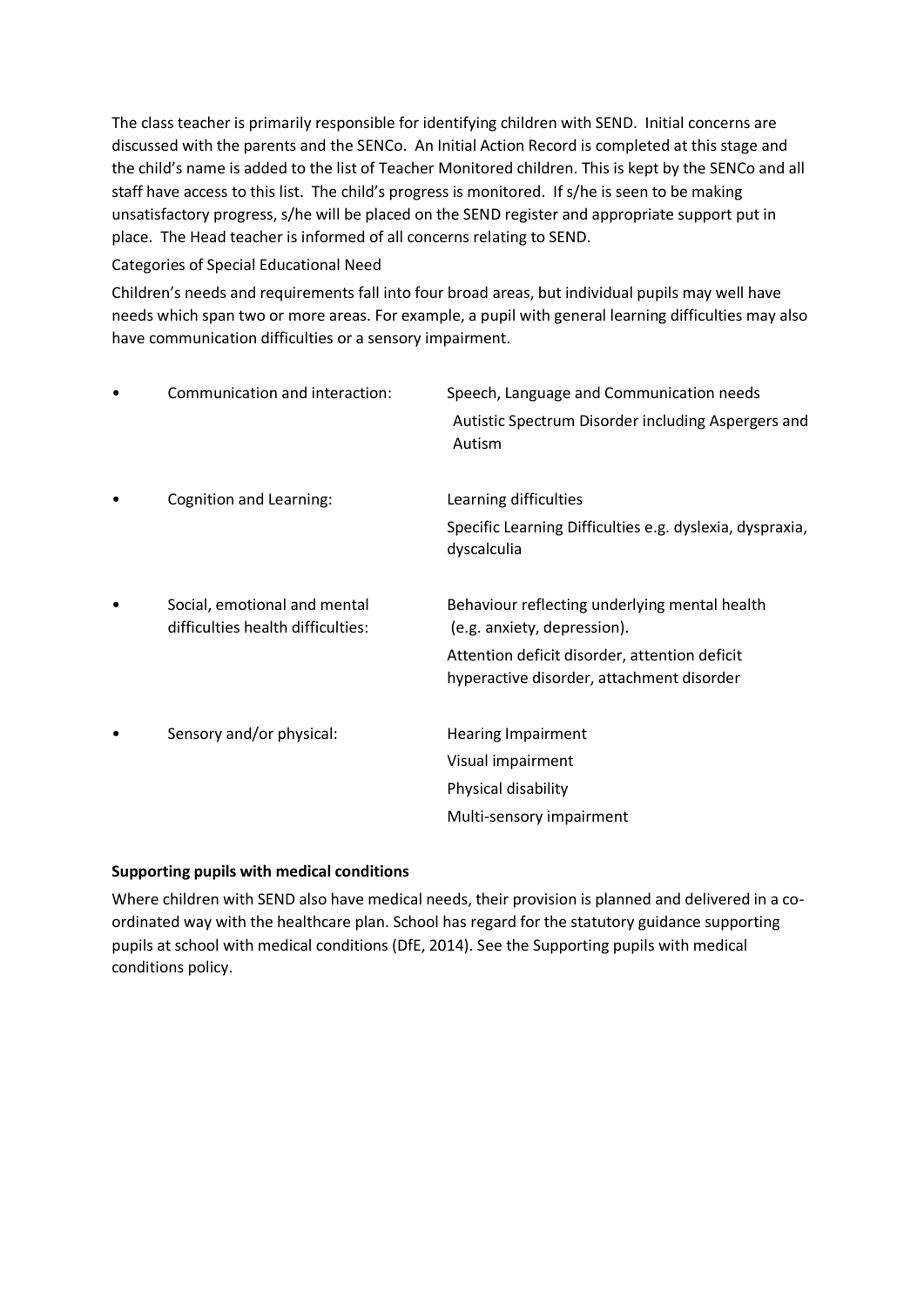# **Evaluating Success**

Monitoring of SEND policy and provision takes place via:

- Monitoring of classroom practice by the Headteacher and SENDCo.
- Monitoring by the Inclusion Consultant against the 'Closing the Gaps' audit
- Regular discussions between staff and SENDCo.
- Analysis of individual pupil tracking sheets and assessment data.
- Monitoring of procedures by SEND Governor.
- School self evaluation and review, integral to the School Development Plan.
- Annual County SEND moderation process.

#### **Success Criteria**

- Reviews show IEP targets are reached and successive IEPs show a logical progression through a range of targets.
- Progress in identified areas of concern.
- Pupils with SEND have a positive perception of their progress.
- Pupils on the SEND register are well motivated and make a good effort across the curriculum.
- Pupils with SEND take an active part in the life of the school

#### **Complaints Procedures**

The school endeavours to ensure that children with SEND get the level of support they require. We strongly believe in partnership with parents and open lines of communication, whatever stage of the SEND register a child is on.

If a parent wishes to express concern about the SEND provision made for their child, they should approach the class teacher in the first instance to make known their complaint. A meeting should be arranged which could involve the SENDCo. If a satisfactory conclusion is not reached a meeting will be arranged with the Headteacher. When it is not possible to achieve a satisfactory outcome, matters can be taken to the Governing Body via the designated governor.

In the event of a formal complaint concerning SEND provision for a child, parents should contact the Headteacher and follow LA procedures. Information is available from the Headteacher on the Code of Practice, guides to provision, the SEND tribunal and how to contact the LA.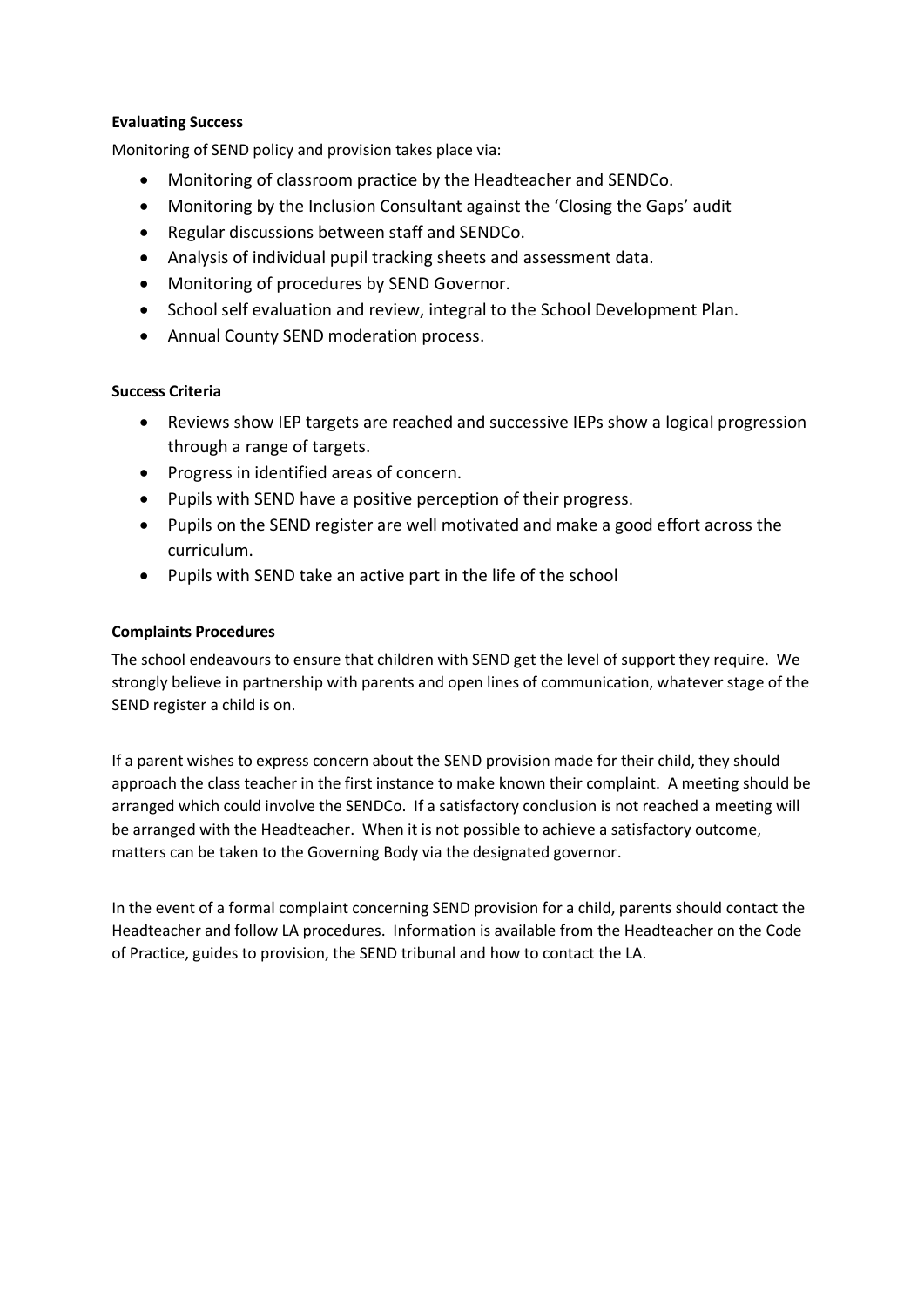# **PARTNERSHIP WITHIN AND BEYOND THE SCHOOL**

#### Staff Development and Appraisal

The school has a rolling programme of training for staff for SEND. Colleagues support each other in providing for children by:

- Sharing resources
- Keeping up to date with National Guidelines
- Ensuring accurately kept and up to date records are sent to the child's next teacher
- Sharing in discussions
- Attending training led by the SENDCo
- Attending meetings for the development of SEND within the school
- Meeting in the Summer term to discuss pupils' difficulties with the child's next teacher and teaching assistants
- Sharing expertise gained in courses and seminars

The SENDCO attends meetings and courses which address specific areas of need within the school, and provides information and support. This information is shared at regular meetings with the TAs and with teachers at staff meetings.

#### **Links with other agencies, organisations and Support Services**

Advice is sought from outside agencies where necessary in identifying, assessing and meeting children's SEND. This includes:

- Educational Psychologists
- SENSS
- Outreach teachers for specific children e.g. behaviour support
- The health services, including the School Nurse, Occupational Therapist, Physiotherapist, the Visual Impairment unit
- Speech and Language Therapists
- Communication and Interaction Service
- Social Services

# **If children on the SEND register live outside Oxfordshire advice is sought from agencies in that authority.**

#### **Partnership with Parents**

The school works closely with parents and is open and realistic about children's needs. Parents receive accurate information when they meet teachers so that they have a full picture of their child's skills and academic abilities as well as their behavioural and social adjustment at school.

Parents are involved in the initial identification of their child's individual needs and subsequently remain part of the reviewing and monitoring of provision and progress. Parents are consulted